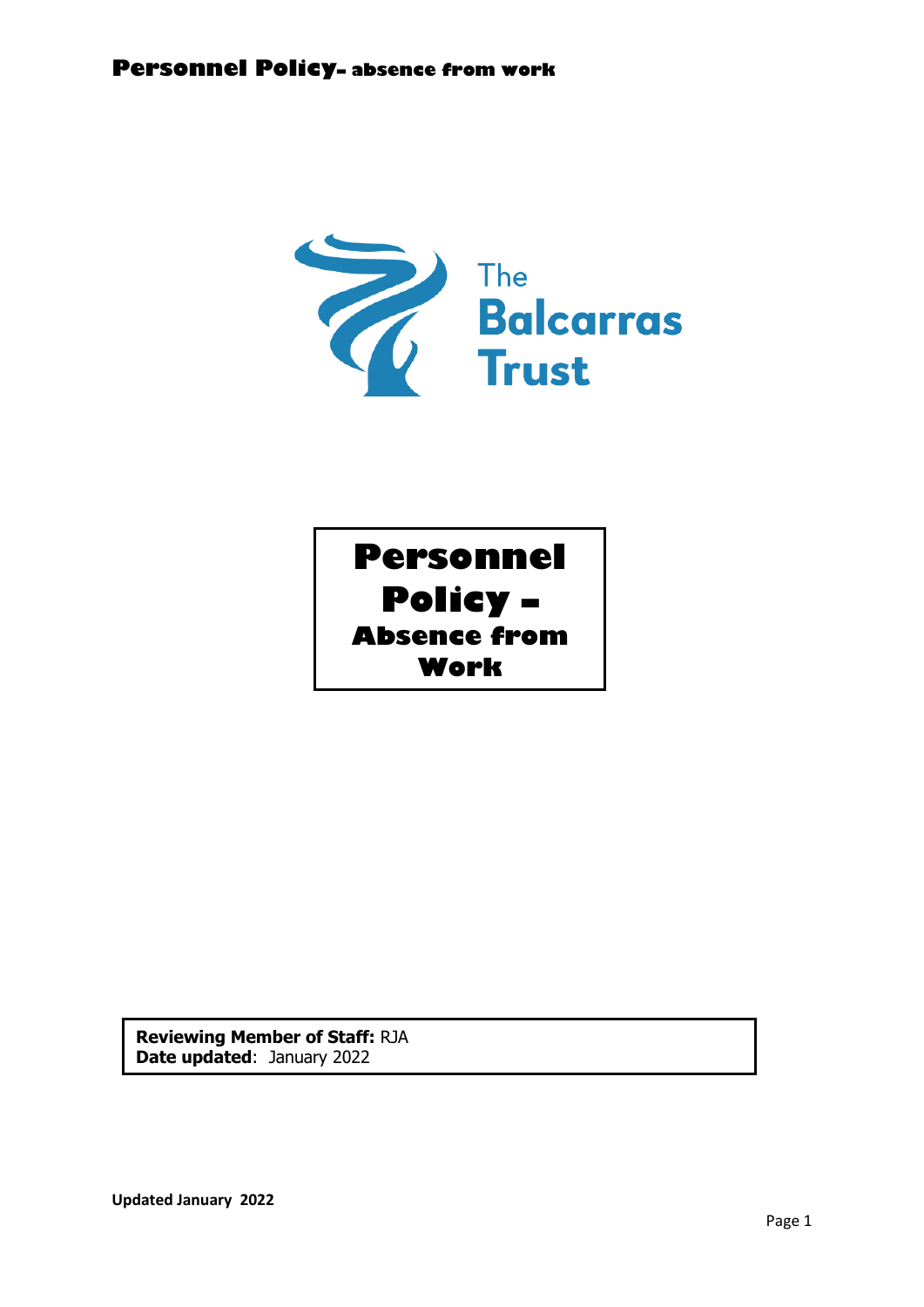This is a Balcarras Trust Policy. All schools in Balcarras Trust are required to follow the guidance set out below.

This document has been written to clarify the situation regarding the following:

- **1. Maternity leave**
- **2. Paternity leave**
- **3. Adoption Leave**
- **4. Compassionate leave**
- **5. Leave – dependants**
- **6. Annual leave**

## **Maternity**

## **1. Antenatal**

- a) All pregnant staff are entitled to paid time off to attend antenatal appointments. Please confirm your appointment times with your Line Manager or Head of Department giving as much notice as possible. You may be asked for your appointment card.
- b) Parent craft classes or relaxation classes should be attended out of core working hours wherever possible. Where this is not possible please discuss with your Line Manager or Head of Department giving as much notice as possible.
- c) The School will carry out a health and safety assessment once notified of your pregnancy. If you work in an area where you are exposed to chemicals or are required to lift heavy items it would be beneficial if you notify someone at the School as soon as possible of your pregnancy in order that appropriate steps can be taken to protect you and your unborn child from health and safety risks.

## **2. Teaching Staff**

- a) Regardless of length of service, teachers will be entitled to 26 weeks ordinary maternity leave (OML) and 26 weeks additional maternity leave (AML).
- b) Pay during this time provided you have 1 year's continuous service at Balcarras as at 15 weeks before the expected week of childbirth (EWC): 4 weeks full, 2 weeks @ 90% pay, 12 weeks @ 50% pay plus flat rate maternity pay (SMP), and finally 21 weeks flat rate maternity pay. Refer to HMRC website for up-to-date figures (details available from Finance Office and on the U:\drive\Maternity notes). This enhanced entitlement is subject to the employee returning to work for at least 13 weeks following maternity leave. If the employee does not return to work for at least 13 weeks following maternity leave the School may request that any maternity pay which exceeds SMP is repaid.
- c) Teaching staff who have more than 26 weeks but less than a year's service at Balcarras by the 11th week before the EWC will be entitled to statutory maternity pay only, which equates to 6 weeks at 90% of salary followed by 33 weeks at the current SMP rate.
- d) Entitlement to SMP provided there has been 26 weeks continuous service preceding the 15th week before the expected week of childbirth (EWC) and have given 28 days notice confirming the commencement date of their maternity leave.
- e) Maternity leave can start any time after the 11th week before the (EWC).
- f) It is a statutory requirement that by the 15th week before the EWC you notify the headteacher of your pregnancy, the date you would like to start your maternity leave and when your baby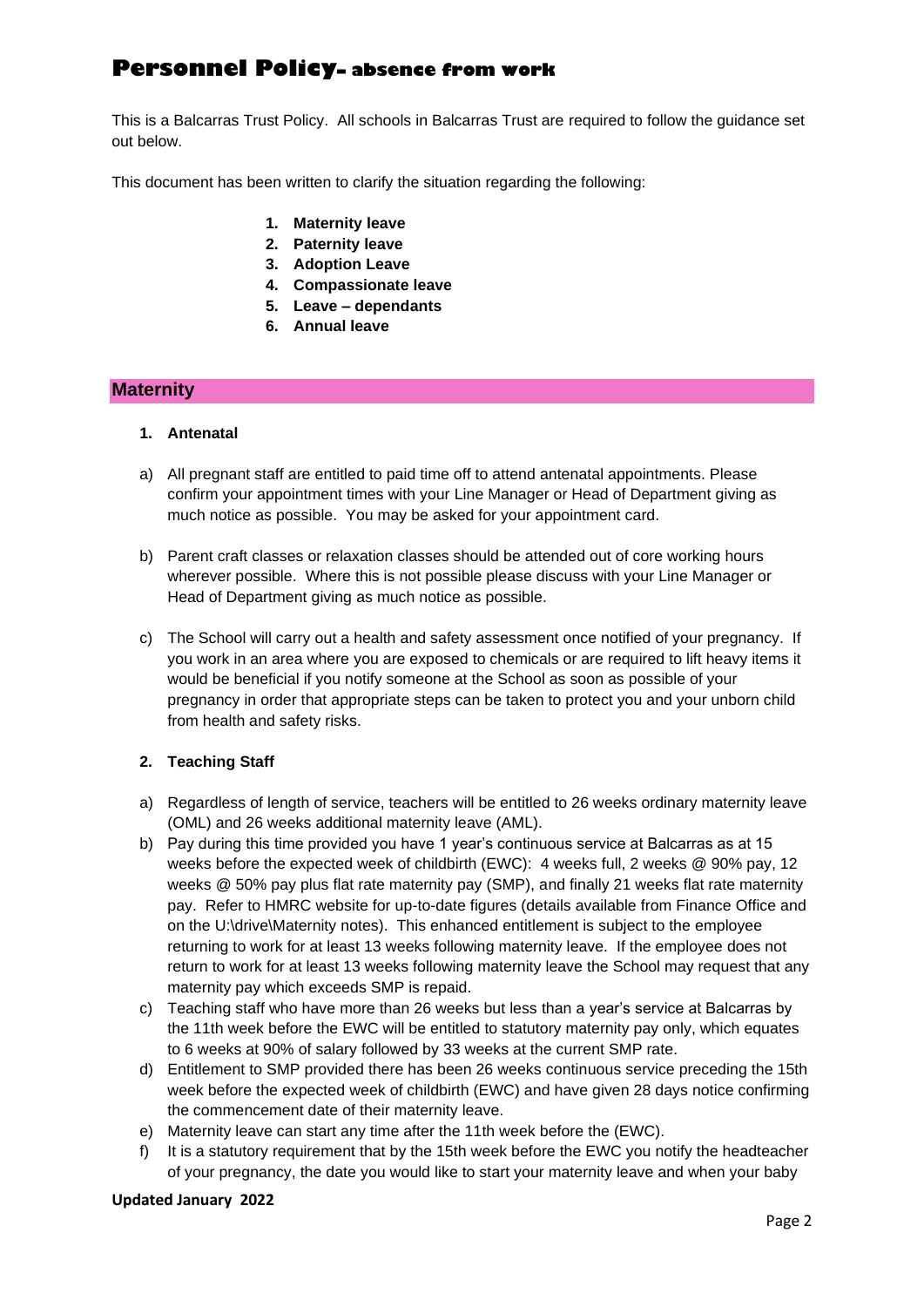is due. By the 15th week before the EWC you must also provide us with a copy of form MATB1 which will be provided to you by your midwife. The headteacher will write to confirm the arrangements for maternity pay and state a date for your return to work. You should confirm your acceptance of this or alert the headteacher if your intentions are different.

g) If you decide to change the dates i.e. return earlier, you must give the school at least 8 weeks notice.

## **3. Support staff**

The arrangements for support staff are as above save for the following:.

- a) Continuous service includes local government and some other organisations see policy.
- b) Maternity pay for support staff with more than 1 year's continuous service is 6 weeks @ 90% full pay, 12 weeks @ 50% pay plus flat rate maternity pay (providing an intention to return to work for at least 3 months has been declared) and flat rate SMP for a further 21 weeks. This enhanced entitlement is subject to the employee returning to work for at least 13 weeks following maternity leave. If the employee does not return to work for at least 13 weeks following maternity leave the School may request that any maternity pay which exceeds SMP is repaid
- c) Support staff who have more than 26 weeks but less than a year's continuous service by the 11th week before the EWC will be entitled to statutory maternity pay only, which equates to 6 weeks at 90% of salary followed by 33 weeks at the current SMP rate.

#### **4. Keeping in Touch Days**

- a) During the maternity leave period the School may make reasonable contact with you. We will keep you informed of promotion opportunities or information relevant to your job.
- b) During the maternity leave period, by agreement with the School you may do up to ten days' work. These are known as Keeping in Touch days. You will be paid for any Keeping in Touch Days at a rate agreed with the School. The type of work you may carry out will be a matter to be agreed between you and the School, and may include attending training. Keeping in Touch days may not take place within two weeks after the baby is born.
- c) Keeping in Touch days are not compulsory and you will not suffer any consequence if you decline the offer of a Keeping in Touch day. Similarly, you do not have a right to Keeping in Touch days and the School is under no obligation to agree to a Keeping in Touch day.

#### **Paternity Leave**

#### **5. Teachers and support staff**

In order to be eligible for paternity leave you must:

- a) Have or expect to have responsibility for the child's upbringing;
- b) Be the biological father of the child or the mother's husband, civil partner or partner; and
- c) Have 26 weeks continuous service leading into the 15th week before the baby is due.

#### **6. Ordinary Paternity Leave**

- a) Staff who are eligible are allowed 2 weeks ordinary paternity leave (OPL).
- b) The pay for OPL will be full pay for the first week and SPP rate (as with SMP rate, please consult the HMRC website for exact figures, which are subject to annual change) for the second week. This can be taken as 1 week or as 2 consecutive weeks.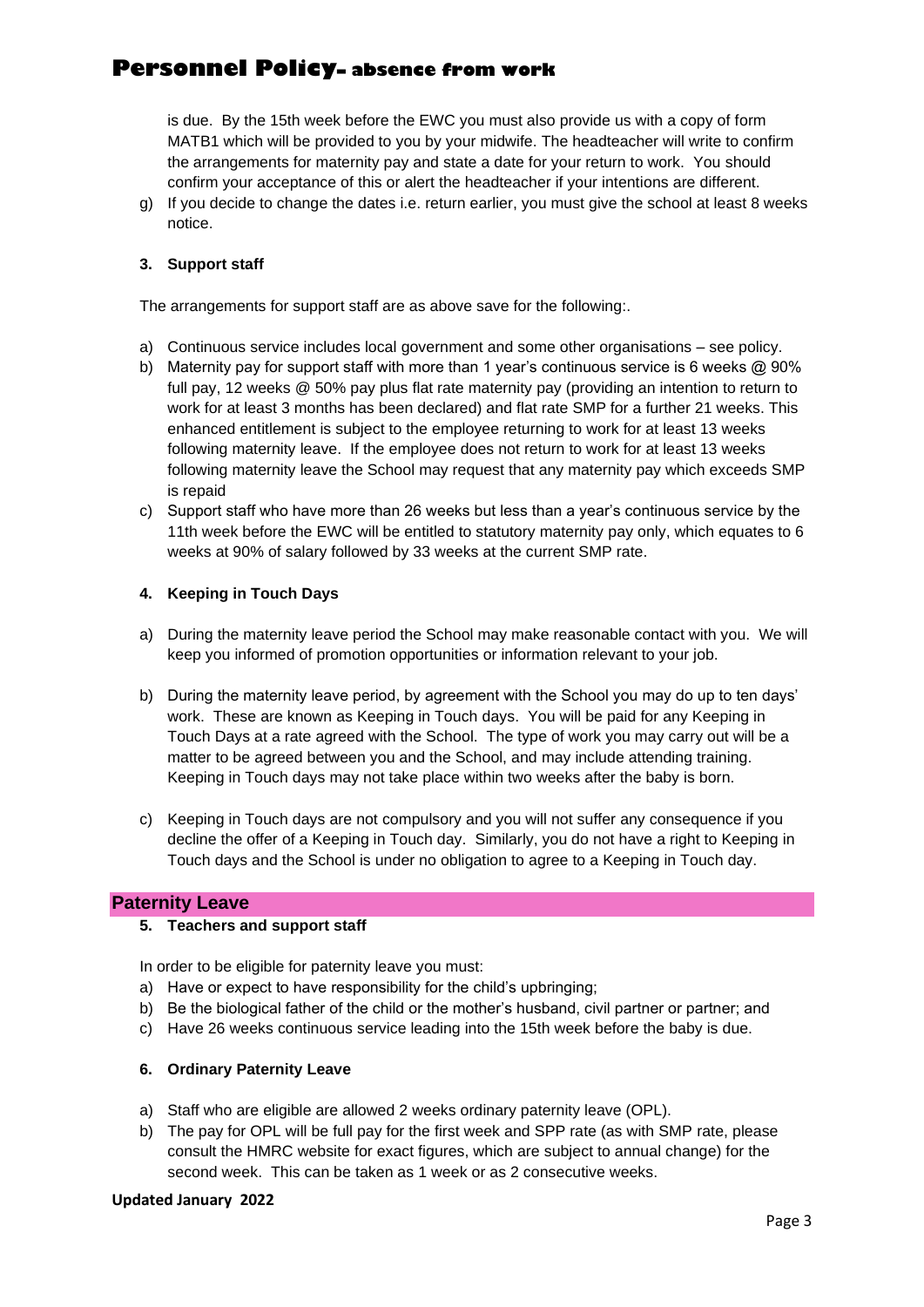- c) This leave must be completed within 56 days of the child's birth.
- d) The leave can only star from the date of child's birth and not before.
- e) The member of staff must give notice in writing before the 15th week before the EWC.
- f) If you decide to change the dates of OPL you must give the school at least 28 days' notice.

## **7. Additional Paternity Leave**

- a) If as well as meeting the criteria above:
	- i. The baby's mother has been entitled to maternity leave, statutory maternity pay or maternity allowance in respect of the pregnancy; and
	- ii. The baby's mother has returned to work.

you may be entitled to additional paternity leave (APL).

- b) To claim entitlement to APL you will need to give the School the following information at least 8 weeks before the date on which you would like to start your leave:
	- i. Written notice stating the expect week of childbirth, the baby's actual date of birth and the dates on which you would like your APL to start and finish;
	- ii. A signed employee declaration confirming that you are either the biological father of the child or the mother's husband, civil partner or partner, that you have or expect to have responsibility for the child's upbringing and you wish to take APL in order to care for the child, and
	- iii. A written declaration from the child's mother stating her name, address and National Insurance number, the date she intends to return to work, your relationship with the child, that to her knowledge you are the only person exercising an entitlement to APL in respect of the child and that she consents to us processing the information she has provided.
- c) A leave notice, employee declaration and mother declaration form can be obtained from the School Office. You may also be required to provide a copy of the child's birth certificate. Providing false information in order to claim APL will be a disciplinary offence.
- d) APL must be taken as multiples of complete weeks and as one period. The minimum amount of additional paternity leave that can be taken is 2 weeks and the maximum is 26 weeks. APL must be taken in the period beginning 20 weeks after the date the baby is born, and ending 12 months after the baby's date of birth.
- e) We will write to you to confirm the dates of your APL within 28 days of receiving the information above.
- f) You can cancel or vary the start and/or finish dates of your APL by giving us written notice at least 6 weeks before the date you originally intended to start your APL, or if you wish to start your APL earlier than that original start date, at least 6 weeks before the date on which you now wish your APL to start.
- g) If you are unable to give 6 weeks notice you should give the School written notice of your wishes as soon as possible. However, in these circumstances, if we are unable to accommodate your request we may require you to take a period of APL of up to 6 weeks starting on either your original or revised start date.

If you take APL in accordance with this policy, you may be eligible for additional statutory paternity pay. This is subject to the child's mother having returned to work without having taken at least two weeks of their maternity allowance or maternity pay. Your entitlement to additional statutory paternity pay will equate to the number of weeks of expired maternity allowance or maternity pay that remained when the child's mother returned to work. Any pay will be SPP (as with SMP rate, please consult the HMRC website for exact figures, which are subject to annual change).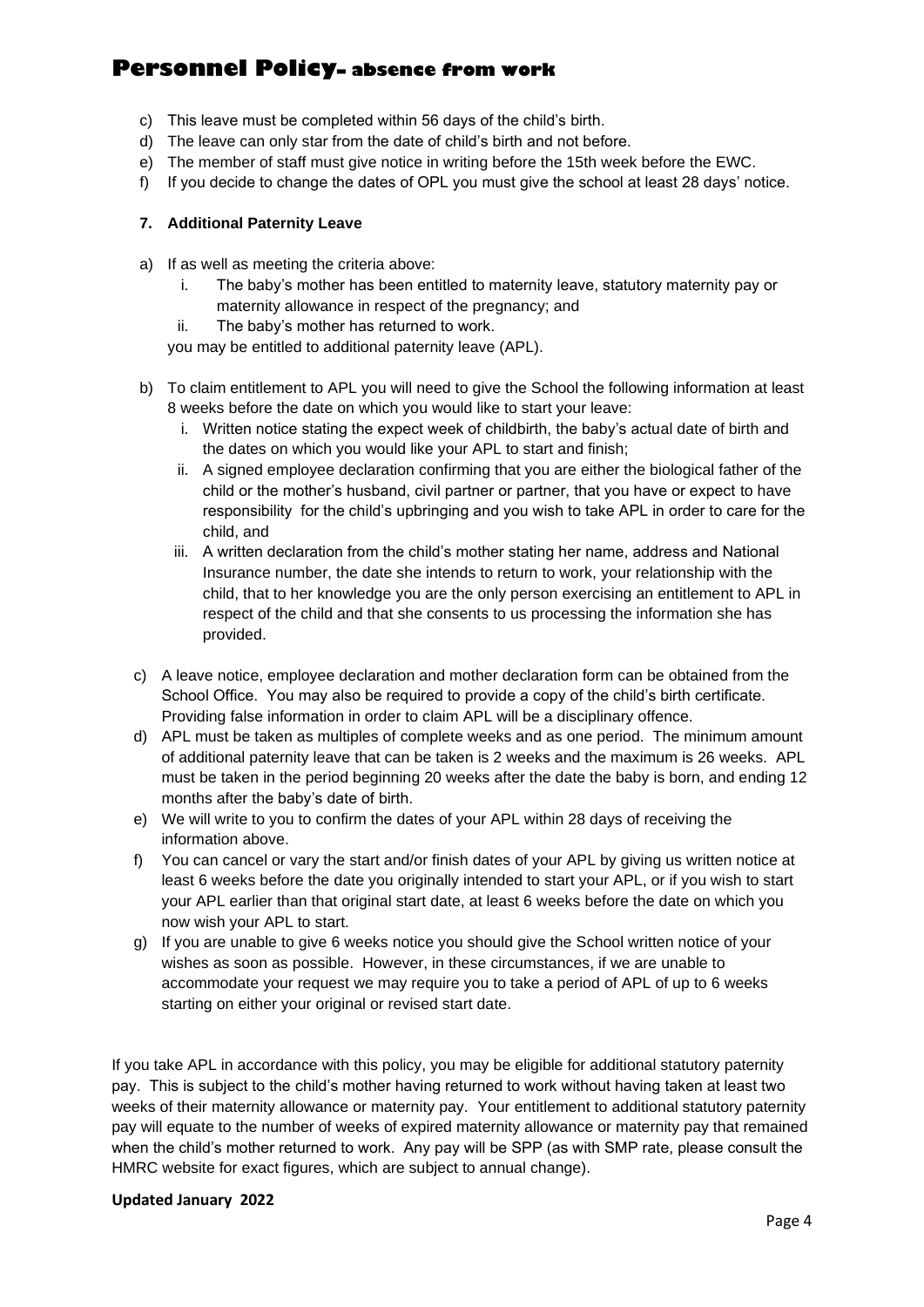As with maternity leave, during APL you may do up to 10 Keeping in Touch days.

## **8. Adoption**

- a) To be eligible for this the employee must be the child's adopter and have 26 weeks continuous service by the end of the notification week.
- b) In addition, the employee must have notified the adoption agency that they agree that the child should be placed and, on the date of adoption. Adoptive parents are able to take adoption and paternity leave. It is up to them which partner takes adoption leave and who takes paternity leave – i.e. it is not gender specific.
- c) Up to 52 weeks adoption leave may be taken by the main carer.
- d) Pay for the main carer for adoption leave is 6 weeks at 90% full pay, 12 weeks at 50% pay plus flat rate SMP/SPP, with a further 21 weeks at flat rate SMP/SPP.
- e) Paternity pay for the partner is full pay for the first week of OPL and at flat rate SMP/SPP for the second week. The partner may also be entitled to APL and will be entitled to flat rate SMP/SPP provided the main carer was entitled to either SMP or maternity allowance and has returned to work with some of that entitlement remaining. Entitlement to APL and pay in the case of adoption is subject to the same certification requirements as set out in the Paternity Leave policy.
- f) Where possible 28 days notice of the start of adoption leave should be given.
- g) Start dates for adoption leave can be up to 2 weeks before the date of placement, or the date of placement.
- h) Notification of the intention to take adoption leave (or paternity leave associated with adoption) must be given no more than 7 days after the notice of the placement has been received (or as soon as reasonably practical). Notice must include the date of placement and the type and length of leave to be taken.
- i) For more details about notification and information needed by the School in respect of adoption leave please contact {name}.

These provisions apply to adoption of children within the UK. If you are adopting a child from overseas please contact the School Office for details of the entitlement.

It is appreciated that placement of children can often occur at short notice and it would be helpful if the headteacher was informed of the adoption process in advance so that some preparations can be made.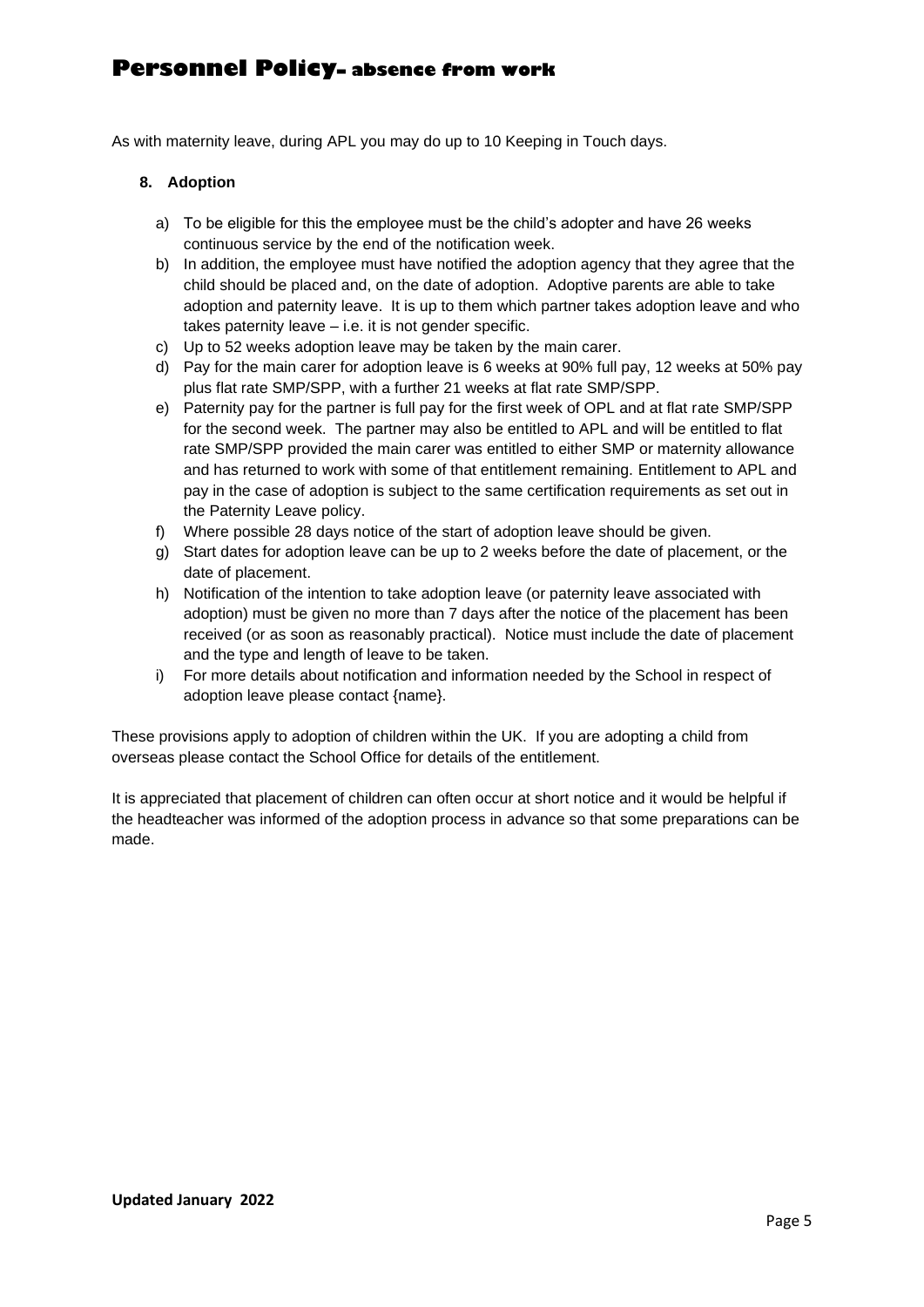## **Discretionary Leave**

#### **9. Special leave (compassionate/discretionary)**

The need for this type of leave must be discussed with the headteacher – it is entirely at his/her discretion. Each case will be considered, taking into account the needs of the school and approved if appropriate. The following leave will normally be paid:

- a) If there is a dangerous illness or emergency involving a near or dependent relative. This should not exceed 5 days.
- b) Death of a near relative, which includes spouse, mother, father, sister, brother, child not exceeding 5 days.
- c) Death of in-law not exceeding 3 days.
- d) Moving house one day.
- e) Wedding of son, daughter, sister or brother not exceeding one day.
- f) To seek another appointment not exceeding 2 days at a time (teachers) or 5 days in any one academic year.
- g) To seek another appointment within local government not exceeding 5 days per annum (support staff).
- h) Approved vocational exams the period of the exam.
- i) Approved vocational courses the period of the course.

Exceptional circumstances – 2 days per year at the discretion of the head and governors.

#### **10. Leave Dependants**

There is no statutory requirement to pay for this type of leave though the entitlements are mandatory. Balcarras school policy is that we will pay for the first day (or first part day) of leave only in these instances, and we will pay for a maximum of two days (or two part days) of such absences in any one academic year.

Dependants include spouse, child, parent and someone who lives in the same household, or someone who reasonably relies on you.

Circumstances in which leave without pay should be granted:

- a) Dependant is ill or gives birth.
- b) To make provision for care of a dependant who is ill or injured.
- c) Death of a dependant.
- d) The unexpected disruption of care of a dependant.
- e) To deal with incidents which involve a child at school.

## **Annual leave**

### **11. Teachers**

Teachers do not have an entitlement to leave as such although the time off during School holidays ensures compliance with the Working Time Regulations. Teachers who work 195 days are entitled to a full year's salary. Staff teaching a full term are entitled to a third of a year's salary.

Supply teachers (short notice teachers) receive a salary based on a daily rate enhanced to include the equivalent of a leave entitlement.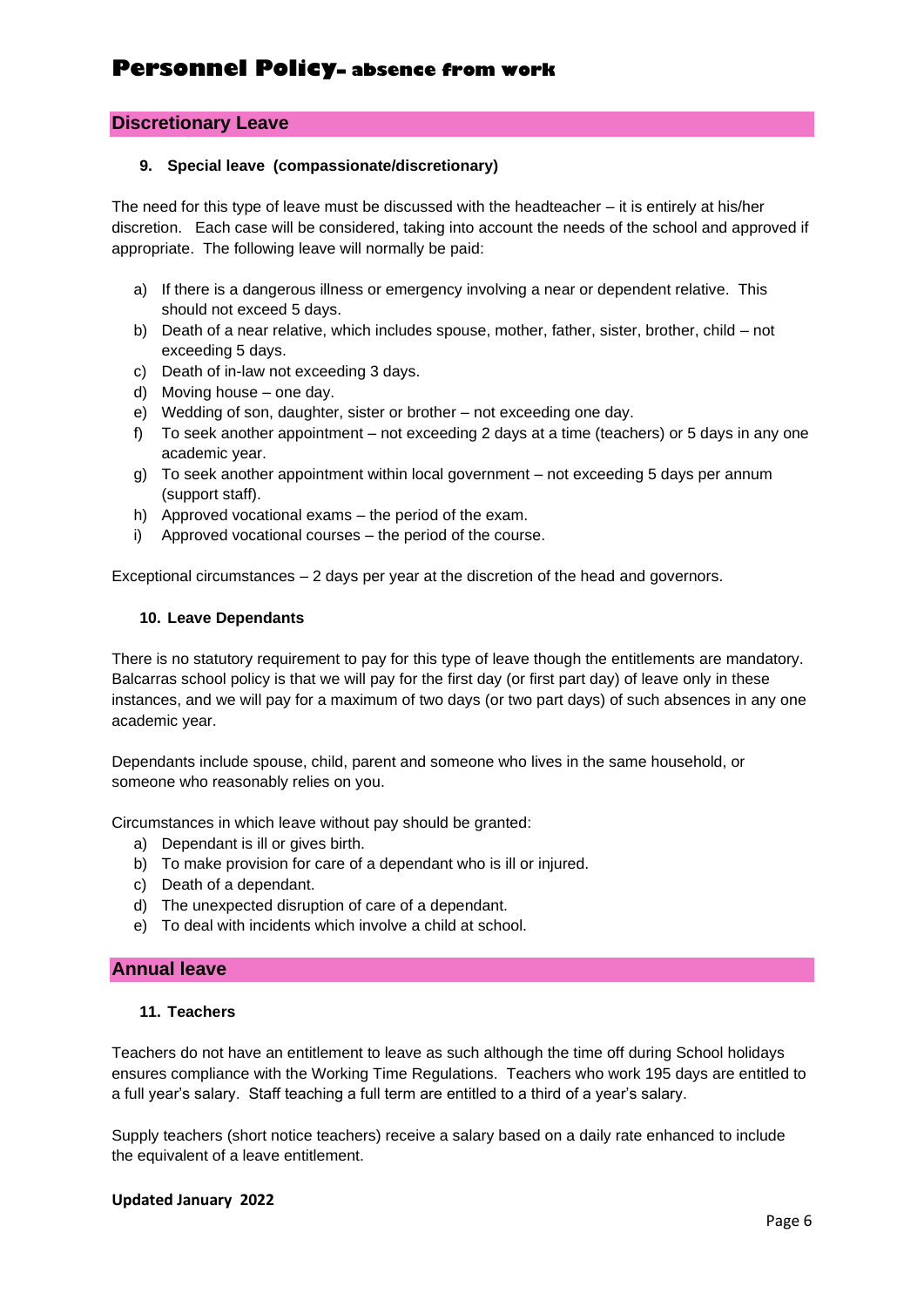## **12. Support staff – all year employment**

The Working Time Directive gives all employees an entitlement to a minimum of 4 weeks paid leave per year (including bank holidays). Employees within Balcarras have entitlements within their Conditions of Service which exceed this figure. The details vary depending on the type of employment involved. Details of the various circumstances are given below.

All Year Employed:

First 5 years 6.5 weeks After 5 years 7.5 weeks Leave runs 1st April - 31st March The entitlement includes 20 personal days (25 after 5 years), 8 bank holidays and 4.5 locally agreed days – agreed with line manager and usually associated with bank holidays.

Staff commencing work during the course of the leave year receive a pro-rata entitlement based on the proportion of the leave year served.

All holiday time must be agreed with the line manager at least two weeks before the holiday commences.

Balcarras does allow, provided it is **beneficial to the school**, all year employed support staff to carry over a maximum of five days of leave through to the next holiday year, but only until the end of April. Any support staff member wishing to do this must obtain agreement with their line manager before the end of February.

## **For all year round support staff:**

For the first 5 years of service the holiday entitlement is 24.5 days plus 8 statutory days, this is accrued at a rate of 2.7083 days per month (32.5/12 x number of months worked). The holiday entitlement rises to 29.5 days plus 8 statutory days after 5 years service and accrued at the rate of 3.125 days per month (37.5/12 x number of months worked).

## **Term Time Only Staff**

Support staff in this group receive a pro-rata leave entitlement based on the relationship that their working year bears to that of their colleagues who work full year. The calculation is as follows:

| This is calculated as: $6.5(7.5)$ |  | Weeks worked                                |
|-----------------------------------|--|---------------------------------------------|
|                                   |  | Working weeks in the year (excluding leave) |

This leave entitlement will be built into annual salary payments. Leave must normally be taken when school is not in session and when the individual's working programme allows. Requests for leave during Term time must be referred to the Head Teacher and Governors. It is anticipated that leave will only be granted on this basis in only the most exceptional circumstances.

## **Casual Support Staff**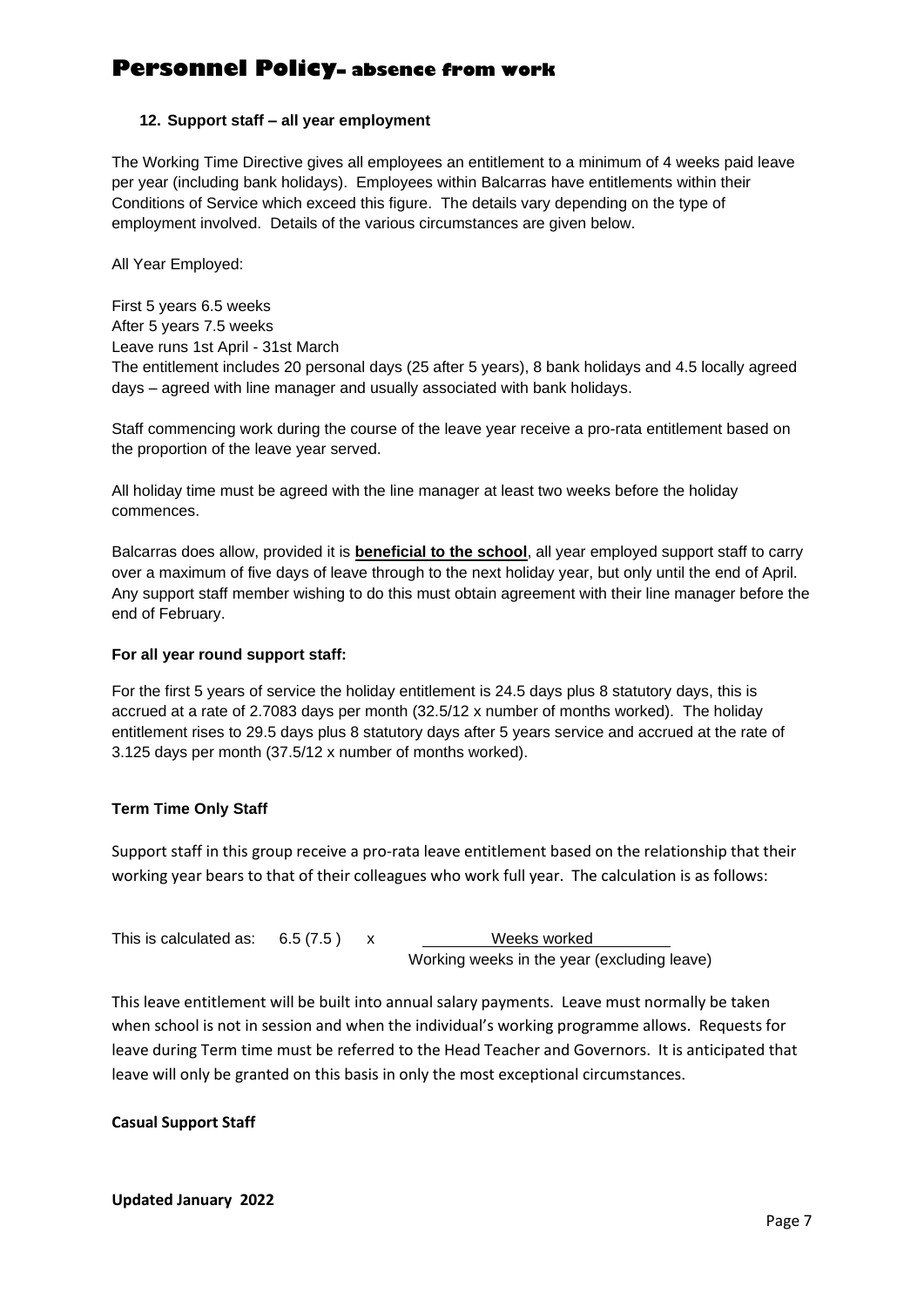These are staff employed on a short term/short notice basis and who are paid by claim on an hourly rate.

Under current Balcarras policy such staff are entitled to receive a proportionate leave entitlement to enable the school to comply with the Working Time Regulations and equal treatment rules. This is achieved by paying such staff an enhanced salary to include the leave entitlement. The method used to calculate the holiday pay entitlement is to multiple the hourly rate by 12.07%.

*When this policy was reviewed, an equality impact assessment was conducted to ensure any changes did not have an adverse effect under the terms of the Equality Act 2010. Should you have any comments regarding this policy, please contact the school.*